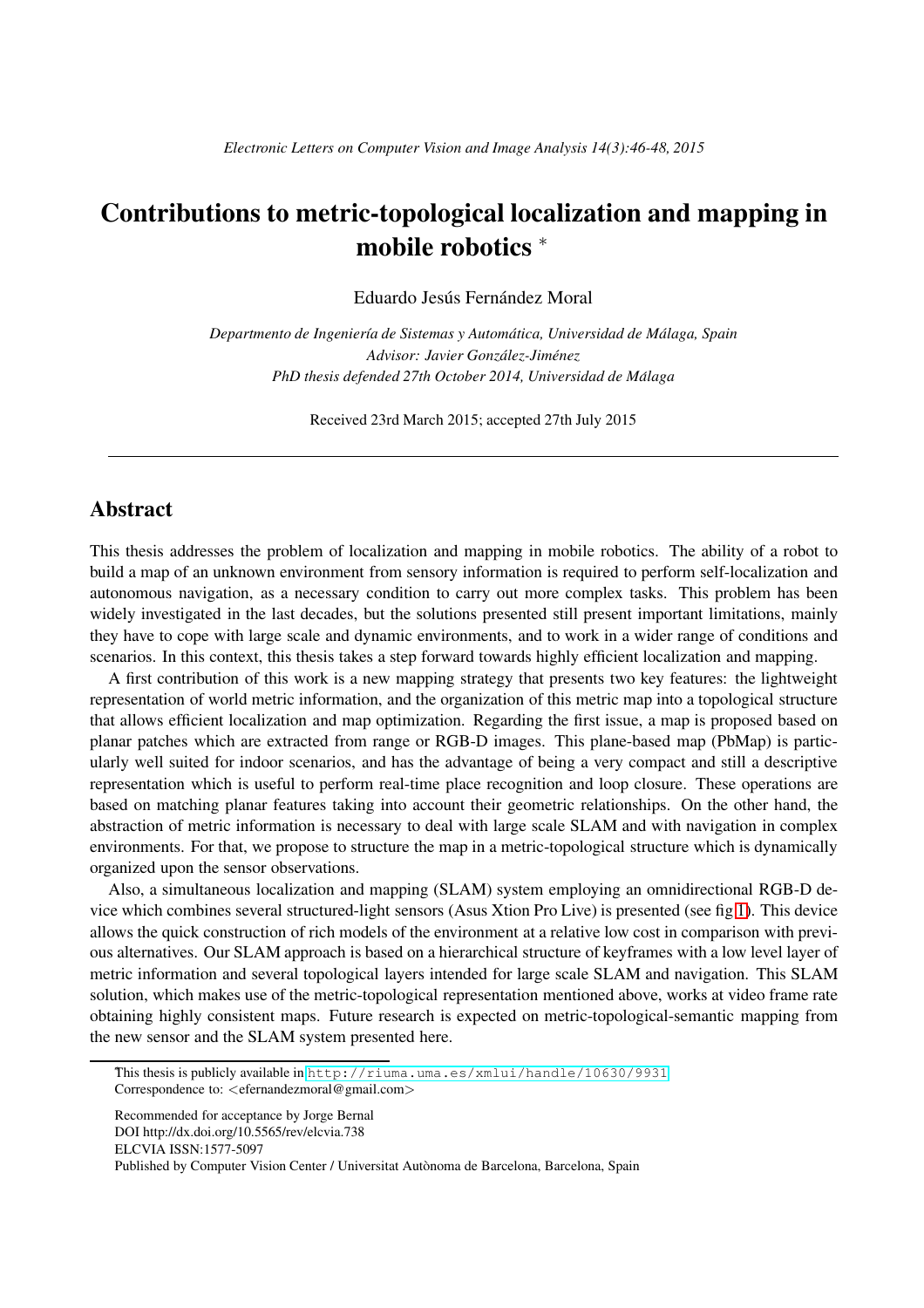

Figure 1: a) Omnidirectional RGB-D camera rig and b) an image captured with it.

<span id="page-1-0"></span>Finally, an extrinsic calibration technique is proposed to obtain the relative poses of a combination of 3D range sensors, like those employed in the omnidirectional RGB-D device in fig. [1.](#page-1-0) The calibration is computed from the observation of planar surfaces of a structured environment in a fast, easy and robust way, presenting qualitative and quantitative advantages with respect to previous approaches. This technique is extended to calibrate any combination of range sensors, including 2D and 3D range sensors, in any configuration. The calibration of such sets of sensors is interesting not only for mobile robots, but also for autonomous cars.

A list of the publications produced from this thesis is presented below.

## Bibliography

- 1. *E. Fernandez-Moral, J. Gonz ´ alez-Jim ´ enez and V. Ar ´ evalo ´* , "Extrinsic calibration of 2D laser rangefinders from perpendicular plane observations" The International Journal of Robotics Research. Sage Publications (2015). DOI: 10.1177/0278364915580683
- 2. *E. Fernandez-Moral, V. Ar ´ evalo and J. Gonz ´ alez-Jim ´ enez ´* , "Hybrid metric -topological mapping for large scale monocular SLAM", Informatics in Control, Automation and Robotics, 2015. Pages 217-232.
- 3. *E. Fernandez-Moral, V. Ar ´ evalo and J. Gonz ´ alez-Jim ´ enez ´* , "Extrinsic calibration of a set of 2D laser rangefinderss", Proceedings of the IEEE International Conference on Robotics and Automation (ICRA), 2015.
- 4. *E. Fernandez-Moral, J. Gonz ´ alez-Jim ´ enez, P. Rives and V. Ar ´ evalo ´* , "Extrinsic calibration of a set of range cameras in 5 seconds without any pattern", Proceedings of the IEEE/RSJ International Conference on Intelligent Robots and Systems (IROS), 2014.
- 5. *E. Fernandez-Moral, V. Ar ´ evalo and J. Gonz ´ alez-Jim ´ enez ´* , "A compact planar-patch descriptor based on color", Proceedings of the International Conference on Informatics in Control, Automation and Robotics (ICINCO), 2014.
- 6. *T. Gokhool, M. Meilland, P. Rives and E. Fernandez-Moral ´* , "Dense RGB-D map building from spherical RGB-D images", Proceedings of the 9th International Conference on Computer Vision, Imaging and Computer Graphics Theory and Applications (VISAPP), 2014.
- 7. *E. Fernandez-Moral, V. Ar ´ evalo and J. Gonz ´ alez-Jim ´ enez ´* , "Creating metric-topological maps for largescale monocular SLAM", Proceedings of the International Conference on Informatics in Control, Automation and Robotics (ICINCO), 2013.